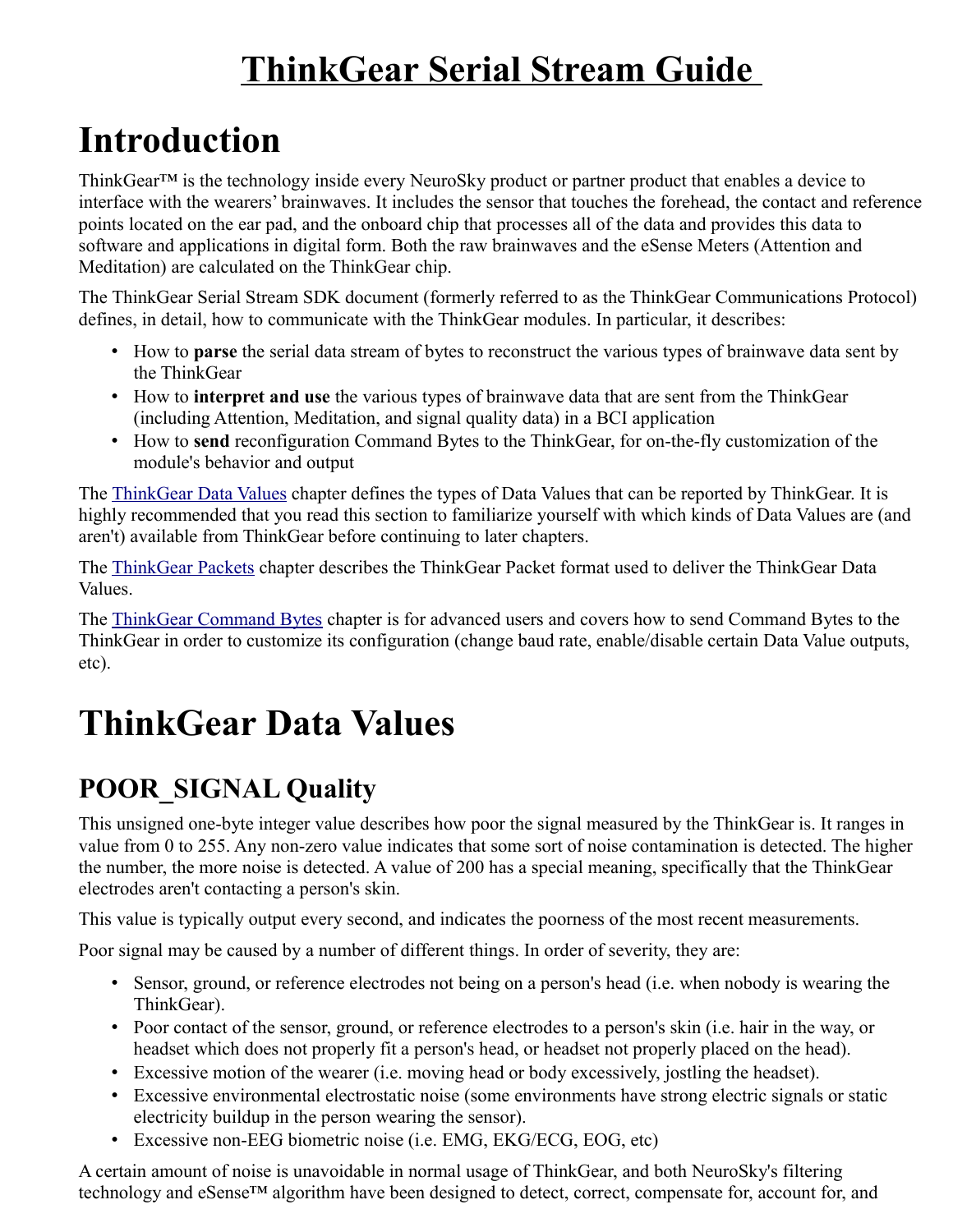tolerate many types of non-EEG noise. Most typical users who are only interested in using the eSense values, such as Attention and Meditation, do not need to worry too much about the POOR SIGNAL Quality value, except to note that the Attention and Meditation values will not be updated while POOR SIGNAL is detected. The POOR SIGNAL Quality value is more useful to some applications which need to be more sensitive to noise (such as some medical or research applications), or applications which need to know right away when there is even minor noise detected.

By default, output of this Data Value is enabled. It is typically output once a second.

### **eSense(tm) Meters**

For all the different types of eSenses (i.e. Attention, Meditation), the meter value is reported on a relative eSense scale of 1 to 100. On this scale, a value between 40 to 60 at any given moment in time is considered "neutral", and is similar in notion to "baselines" that are established in conventional EEG measurement techniques (though the method for determining a ThinkGear baseline is proprietary and may differ from conventional EEG). A value from 60 to 80 is considered "slightly elevated", and may be interpreted as levels being possibly higher than normal (levels of Attention or Meditation that may be higher than normal for a given person). Values from 80 to 100 are considered "elevated", meaning they are strongly indicative of heightened levels of that eSense.

Similarly, on the other end of the scale, a value between 20 to 40 indicates "reduced" levels of the eSense, while a value between 1 to 20 indicates "strongly lowered" levels of the eSense. These levels may indicate states of distraction, agitation, or abnormality, according to the opposite of each eSense.

An eSense meter value of 0 is a special value indicating the ThinkGear is unable to calculate an eSense level with a reasonable amount of reliability. This may be (and usually is) due to excessive noise as described in the POOR SIGNAL Quality section above.

The reason for the somewhat wide ranges for each interpretation is that some parts of the eSense algorithm are dynamically learning, and at times employ some "slow-adaptive" algorithms to adjust to natural fluctuations and trends of each user, accounting for and compensating for the fact that EEG in the human brain is subject to normal ranges of variance and fluctuation. This is part of the reason why ThinkGear sensors are able to operate on a wide range of individuals under an extremely wide range of personal and environmental conditions while still giving good accuracy and reliability. Developers are encouraged to further interpret and adapt these guideline ranges to be fine-tuned for their application (as one example, an application could disregard values below 60 and only react to values between 60-100, interpreting them as the onset of heightened attention levels).

#### **ATTENTION eSense**

This unsigned one-byte value reports the current eSense Attention meter of the user, which indicates the intensity of a user's level of mental "focus" or "attention", such as that which occurs during intense concentration and directed (but stable) mental activity. Its value ranges from 0 to 100. Distractions, wandering thoughts, lack of focus, or anxiety may lower the Attention meter levels. See **eSense**(tm) Meters above for details about interpreting eSense levels in general.

By default, output of this Data Value is enabled. It is typically output once a second.

#### **MEDITATION eSense**

This unsigned one-byte value reports the current eSense Meditation meter of the user, which indicates the level of a user's mental "calmness" or "relaxation". Its value ranges from 0 to 100. Note that Meditation is a measure of a person's **mental** levels, not **physical** levels, so simply relaxing all the muscles of the body may not immediately result in a heightened Meditation level. However, for most people in most normal circumstances, relaxing the body often helps the mind to relax as well. Meditation is related to reduced activity by the active mental processes in the brain, and it has long been an observed effect that closing one's eyes turns off the mental activities which process images from the eyes, so closing the eyes is often an effective method for increasing the Meditation meter level. Distractions, wandering thoughts, anxiety, agitation, and sensory stimuli may lower the Meditation meter levels. See "eSense Meters" above for details about interpreting eSense levels in general.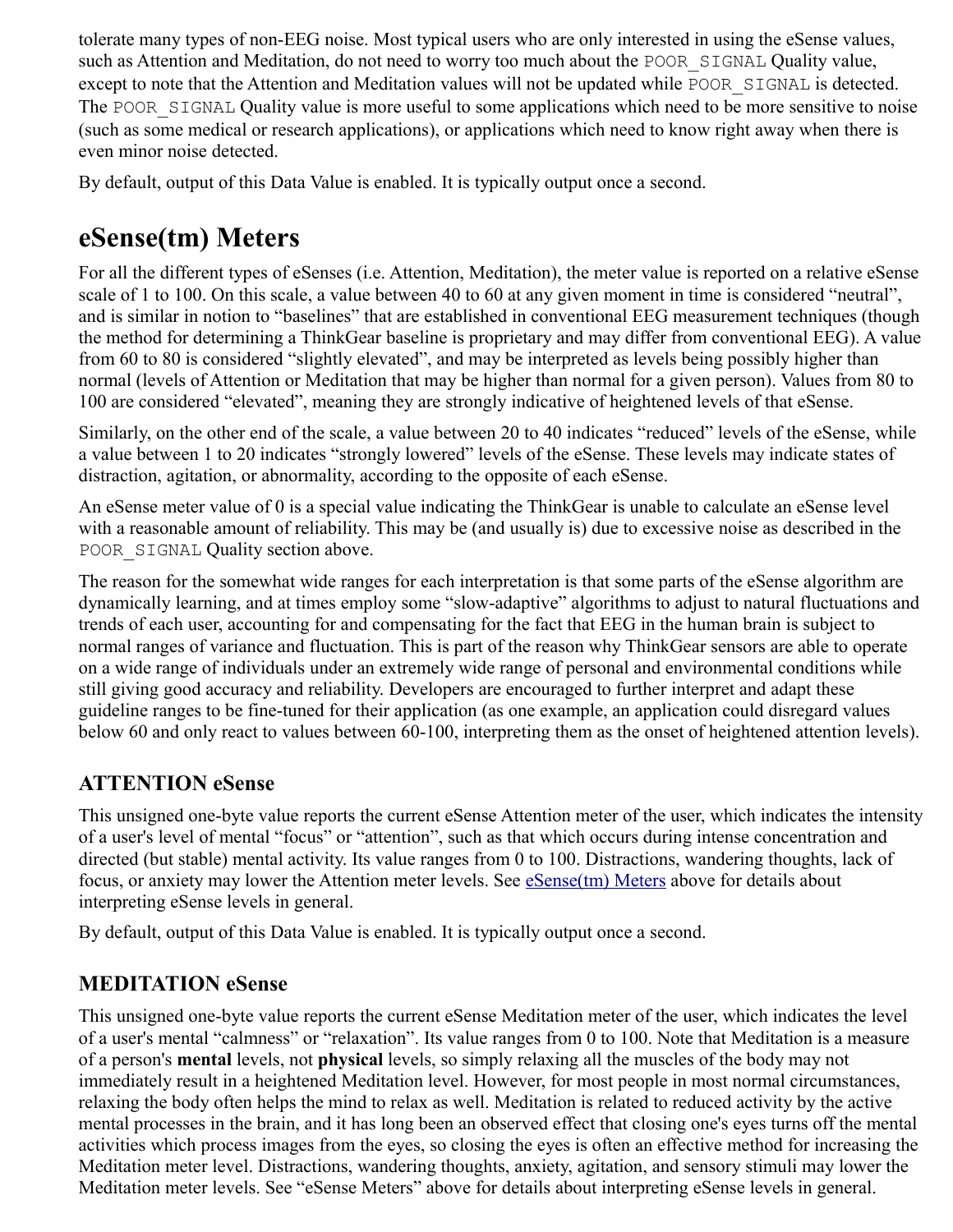By default, output of this Data Value is enabled. It is typically output once a second.

## **8BIT\_RAW Wave Value**

This unsigned one-byte value is equivalent to the signed [RAW Wave Value \(16-bit\)](http://developer.neurosky.com/docs/doku.php?id=thinkgear_communications_protocol#raw_wave_value_16-bit) described below, except that it is scaled to be unsigned, and only the most significant 8 bits are output (where "most significant" is defined based on the specific ThinkGear hardware). This makes it possible to output raw wave values given the bandwidth restrictions of serial communications at a 9600 baud rate, at the cost of not outputting the lowest couple bits of precision. For many applications (such as realtime display of the graph of the raw wave), showing 8 bits of precision is sufficient, since the human eye typically cannot rapidly discern pixels which may correspond to the lower bits of precision anyways. If more precision is required, consider using the normal signed [RAW Wave Value \(16-bit\)](http://developer.neurosky.com/docs/doku.php?id=thinkgear_communications_protocol#raw_wave_value_16-bit) (described below) output at a higher baud rate.

Although only the most significant 8 bits are output when 8BIT\_RAW output is enabled, all calculations are still performed within the ThinkGear based on the maximum precision of raw wave information available to the ThinkGear hardware, so no information is discarded internally. Only the outputted raw value is reduced to 8 bits, to save serial bandwidth.

By default, output of this Data Value is disabled. Like the regular signed 16-bit RAW Wave Value, the 8BIT RAW Wave Value is typically output 128 times a second, or approximately once every 7.8 ms.

This Data Value is only available in ThinkGear modules. It is not available from ThinkGear ASIC (such as MindWave and MindWave Mobile).

## **RAW\_MARKER Section Start**

This is not really a Data Value, and is primarily only useful for debugging very precise timing and synchronization of the raw wave, or research purposes. Currently, the value will always be  $0 \times 00$ .

By default, output of this Data Value is disabled. It is typically output once a second.

This Data Value is only available in ThinkGear modules. It is not available from ThinkGear ASIC (such as MindWave and MindWave Mobile).

## **RAW Wave Value (16-bit)**

This Data Value consists of two bytes, and represents a single raw wave sample. Its value is a signed 16-bit integer that ranges from -32768 to 32767. The first byte of the Value represents the high-order bits of the twoscompliment value, while the second byte represents the low-order bits. To reconstruct the full raw wave value, simply shift the first byte left by 8 bits, and bitwise-or with the second byte:

```
short raw = (Value[0] \le 8) | Value[1];
```
where  $Value[0]$  is the high-order byte, and  $Value[1]$  is the low-order byte.

In systems or languages where bit operations are inconvenient, the following arithmetic operations may be substituted instead:

```
raw = Value[0] * 256 + Value[1];
if( raw >= 32768 ) raw = raw - 65536;
```
where raw is of any signed number type in the language that can represent all the numbers from -32768 to 32767.

However, in Java you use the following code instead in order to avoid problems when implementing the parsing of CODE 0x80 (Raw Wave Data). This is due to the fact that Java has no unsigned data types, which has to be handled carefully when combining the two bytes.

```
private int[] highlow = new int[2];
highlow[0] = (int) (payload[index] & 0xFF);
```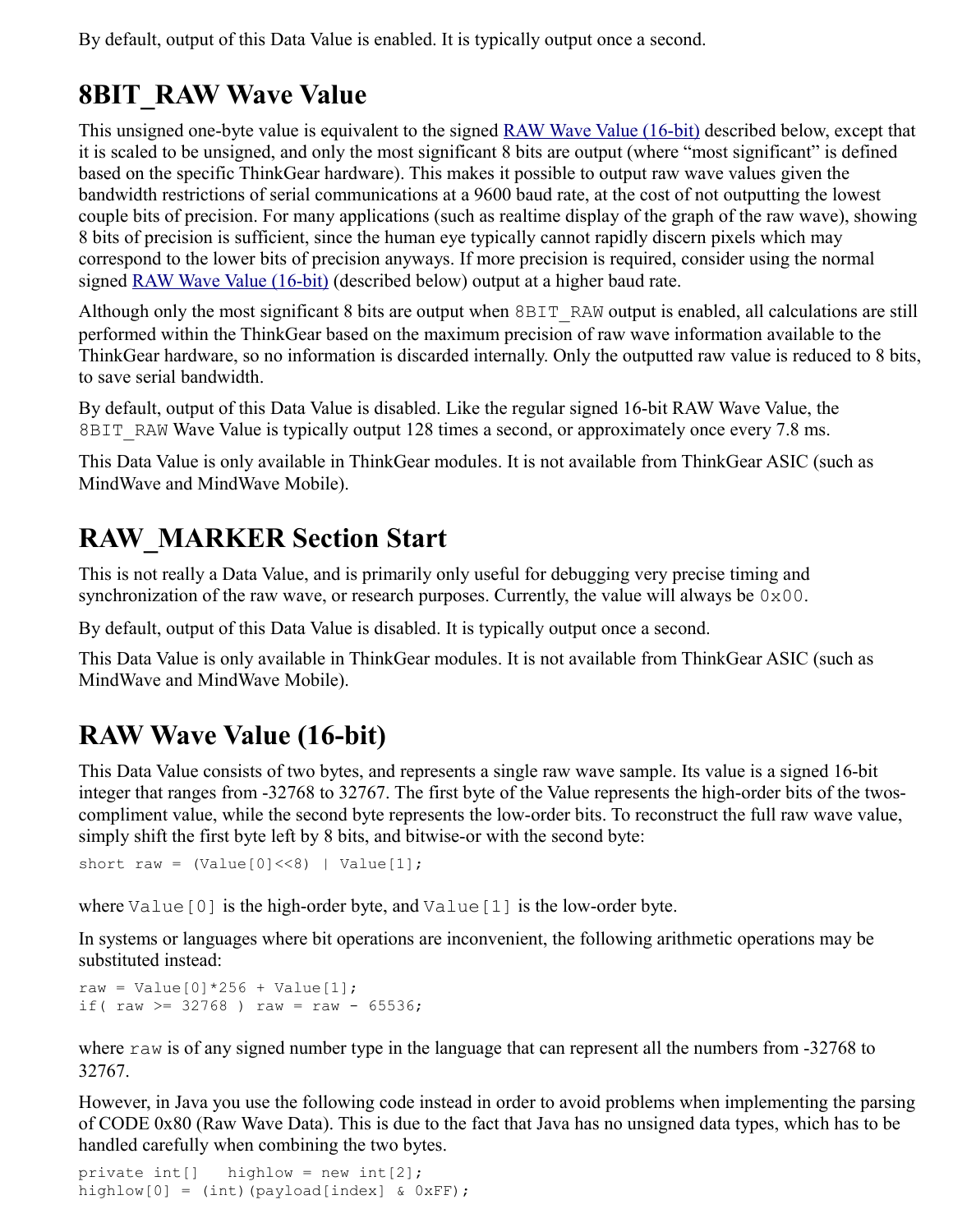```
highlow[1] = (int)(payload[index+1] & 0xFF);
raw = (highlow[0] * 256) + highlow[1];if( raw > 32768 ) raw -= 65536;
```
Each ThinkGear model reports its raw wave information in only certain areas of the full -32768 to 32767 range. For example, ThinkGear ASIC may only report raw waves that fall between approximately -2048 to 2047, while ThinkGear modules may only report raw waves that fall between approximately 0 to 1023. Please consult the documentation for your particular ThinkGear hardware for more information.

By default, output of this Data Value is disabled. When enabled, the RAW Wave Value is typically output by ThinkGear modules 128 times a second, or approximately once every 7.8ms. The ThinkGear ASIC (such as MindWave and MindWave Mobile), however, outputs this value 512 times a second, or approximately once every 2ms.

Because of the high rate at which this value is output, and the number of bytes of data involved, it is only possible to output the 16-bit RAW Wave Value on the serial communication stream at 57,600 baud and above. If raw wave information at 9600 baud is desired, consider the **8BIT\_RAW Wave Value** output instead (described above).

## **EEG\_POWER**

This Data Value represents the current magnitude of 8 commonly-recognized types of EEG frequency bands (brainwaves). It consists of eight 4-byte floating point numbers in the following order: delta (0.5 - 2.75Hz), theta (3.5 - 6.75Hz), low-alpha (7.5 - 9.25Hz), high-alpha (10 - 11.75Hz), low-beta (13 - 16.75Hz), high-beta (18 - 29.75Hz), low-gamma (31 - 39.75Hz), and mid-gamma (41 - 49.75Hz). These values have no units and therefore are only meaningful when compared to each other and to themselves, for considering relative quantity and temporal fluctuations. The floating point format is standard big-endian IEEE 754, so the 32 bytes of the Values can therefore be directly cast as a  $f$ loat\* in C (on big-endian environments) to be used as an array of floats.

By default, output of this Data Value is disabled. When enabled, it is typically output once a second.

This version of EEG POWER, using floating point numbers, is only available in ThinkGear modules, and not in ASIC. For the ASIC equivalent, see ASIC EEG POWER INT. As of ThinkGear Firmware v1.7.8, the ASIC version is the standard and preferred format for reading EEG band powers, and this floating point format is deprecated to backwards-compatibility purposes only.

## **ASIC\_EEG\_POWER\_INT**

This Data Value represents the current magnitude of 8 commonly-recognized types of EEG (brainwaves). It is the ASIC equivalent of **EEG** POWER, with the main difference being that this Data Value is output as a series of eight 3-byte unsigned integers instead of 4-byte floating point numbers. These 3-byte unsigned integers are in big-endian format.

The eight EEG powers are output in the following order: delta (0.5 - 2.75Hz), theta (3.5 - 6.75Hz), low-alpha (7.5 - 9.25Hz), high-alpha (10 - 11.75Hz), low-beta (13 - 16.75Hz), high-beta (18 - 29.75Hz), low-gamma (31 - 39.75Hz), and mid-gamma (41 - 49.75Hz). These values have no units and therefore are only meaningful compared to each other and to themselves, to consider relative quantity and temporal fluctuations.

By default, output of this Data Value is enabled, and is typically output once a second.

As of ThinkGear Firmware v1.7.8, this form of EEG POWER is the standard output format for EEG band powers, while the one described in **[EEG\\_POWER](http://developer.neurosky.com/docs/doku.php?id=thinkgear_communications_protocol#eeg_power)** is only kept for backwards compatibility and only accessible through command switches. Prior to  $v1.7.8$ , the EEG POWER was the standard.

## **Eye Blink Strength**

This data value is currently unavailable via the ThinkGear Serial Stream APIs. It is not directly available as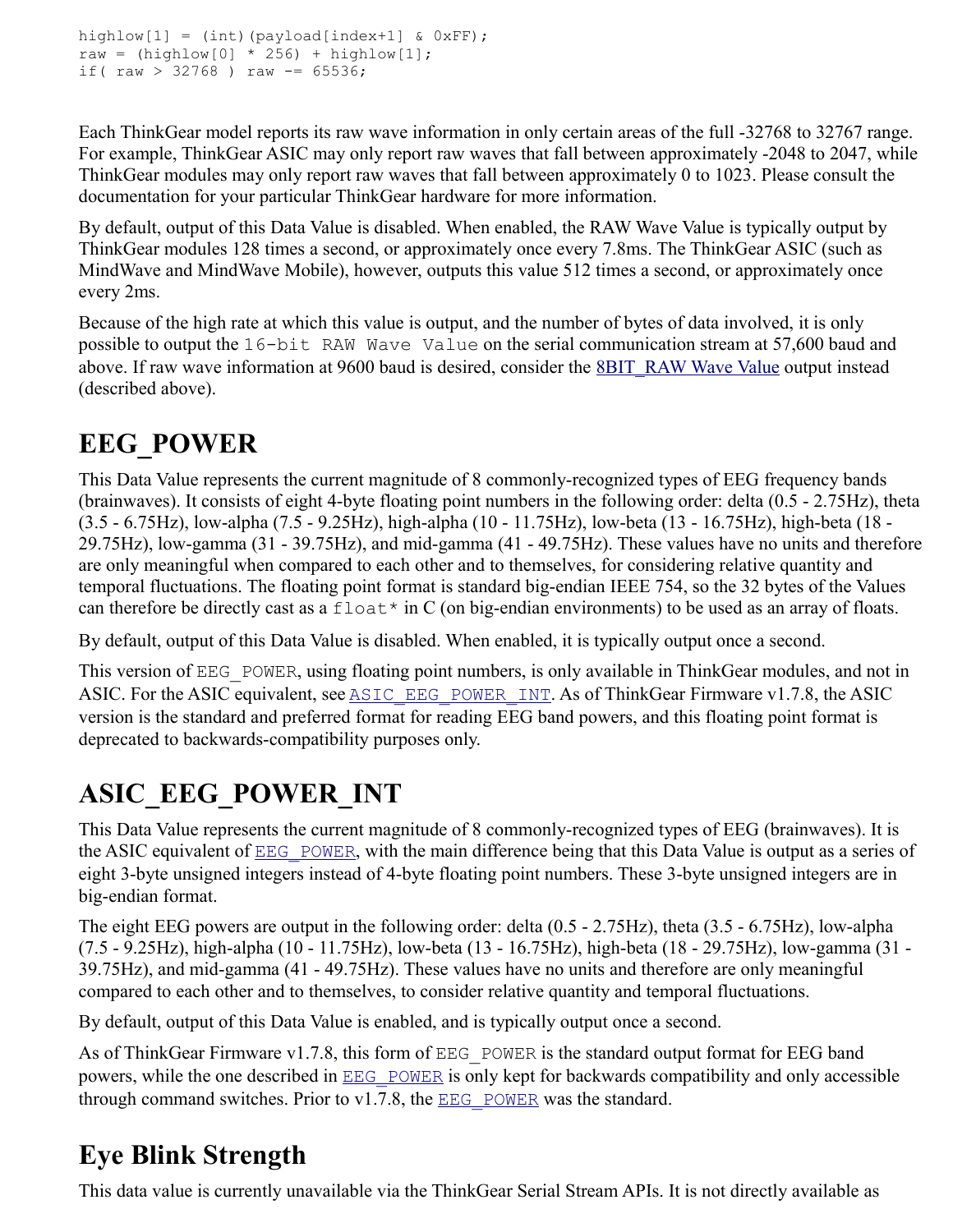output from any current ThinkGear hardware. For TGCD, see the TG\_DATA\_BLINK\_STRENGTH data type for use with the TG GetValueStatus() and TG GetValue() functions.

### **Mind-wandering Level**

This unsigned one byte value reports the intensity of the user's Mind-wandering Level. Its value ranges from 0 to 10. A value of 0 means the Level is N/A. A value from 1-10 indicates the Level (with higher values indicating higher levels of Mind-wandering.

# **ThinkGear Packets**

ThinkGear components deliver their digital data as an asynchronous serial stream of bytes. The serial stream must be parsed and interpreted as ThinkGear Packets in order to properly extract and interpret the [ThinkGear](http://developer.neurosky.com/docs/doku.php?id=thinkgear_communications_protocol#thinkgear_data_values)  [Data Values](http://developer.neurosky.com/docs/doku.php?id=thinkgear_communications_protocol#thinkgear_data_values) described in the chapter above.

A ThinkGear Packet is a packet format consisting of 3 parts:

- 1. Packet Header
- 2. Packet Payload
- 3. Payload Checksum

ThinkGear Packets are used to deliver Data Values (described in the previous chapter) from a ThinkGear module to an arbitrary receiver (a PC, another microprocessor, or any other device that can receive a serial stream of bytes). Since serial I/O programming APIs are different on every platform, operating system, and language, it is outside the scope of this document (see your platform's documentation for serial I/O programming). This chapter will only cover how to interpret the serial stream of bytes into ThinkGear Packets, Payloads, and finally into the meaningful Data Values described in the previous chapter.

The Packet format is designed primarily to be robust and flexible: Combined, the Header and Checksum provide data stream synchronization and data integrity checks, while the format of the Data Payload ensures that new data fields can be added to (or existing data fields removed from) the Packet in the future without breaking any Packet parsers in any existing applications/devices. This means that any application that implements a ThinkGear Packet parser properly will be able to use newer models of ThinkGear modules most likely without having to change their parsers or application at all, even if the newer ThinkGear includes new data fields.

## **Packet Structure**

Packets are sent as an asynchronous serial stream of bytes. The transport medium may be UART, serial COM, USB, bluetooth, file, or any other mechanism which can stream bytes.

Each Packet begins with its Header, followed by its Data Payload, and ends with the Payload's Checksum Byte, as follows:

 [SYNC] [SYNC] [PLENGTH] [PAYLOAD...] [CHKSUM]  $\frac{1}{2}$  ,  $\frac{1}{2}$  ,  $\frac{1}{2}$  ,  $\frac{1}{2}$  ,  $\frac{1}{2}$  ,  $\frac{1}{2}$  ,  $\frac{1}{2}$  ,  $\frac{1}{2}$  ,  $\frac{1}{2}$  ,  $\frac{1}{2}$  ,  $\frac{1}{2}$  ,  $\frac{1}{2}$  ,  $\frac{1}{2}$  ,  $\frac{1}{2}$  ,  $\frac{1}{2}$  ,  $\frac{1}{2}$  ,  $\frac{1}{2}$  ,  $\frac{1}{2}$  ,  $\frac{1$ ^^^^^^^^^^ (Header)^^^^^^^^ ^^ (Payload)^^  $\hbar$  (Checksum)^

The [PAYLOAD…] section is allowed to be up to 169 bytes long, while each of [SYNC], [PLENGTH], and [CHKSUM] are a single byte each. This means that a complete, valid Packet is a minimum of 4 bytes long (possible if the Data Payload is zero bytes long, i.e. empty) and a maximum of 173 bytes long (possible if the Data Payload is the maximum 169 bytes long).

A procedure for properly parsing ThinkGear Packets is given below in [Step-By-Step Guide to Parsing a Packet.](http://developer.neurosky.com/docs/doku.php?id=thinkgear_communications_protocol#step-by-step_guide_to_parsing_a_packet)

#### **Packet Header**

The Header of a Packet consists of 3 bytes: two synchronization [SYNC] bytes (0xAA 0xAA), followed by a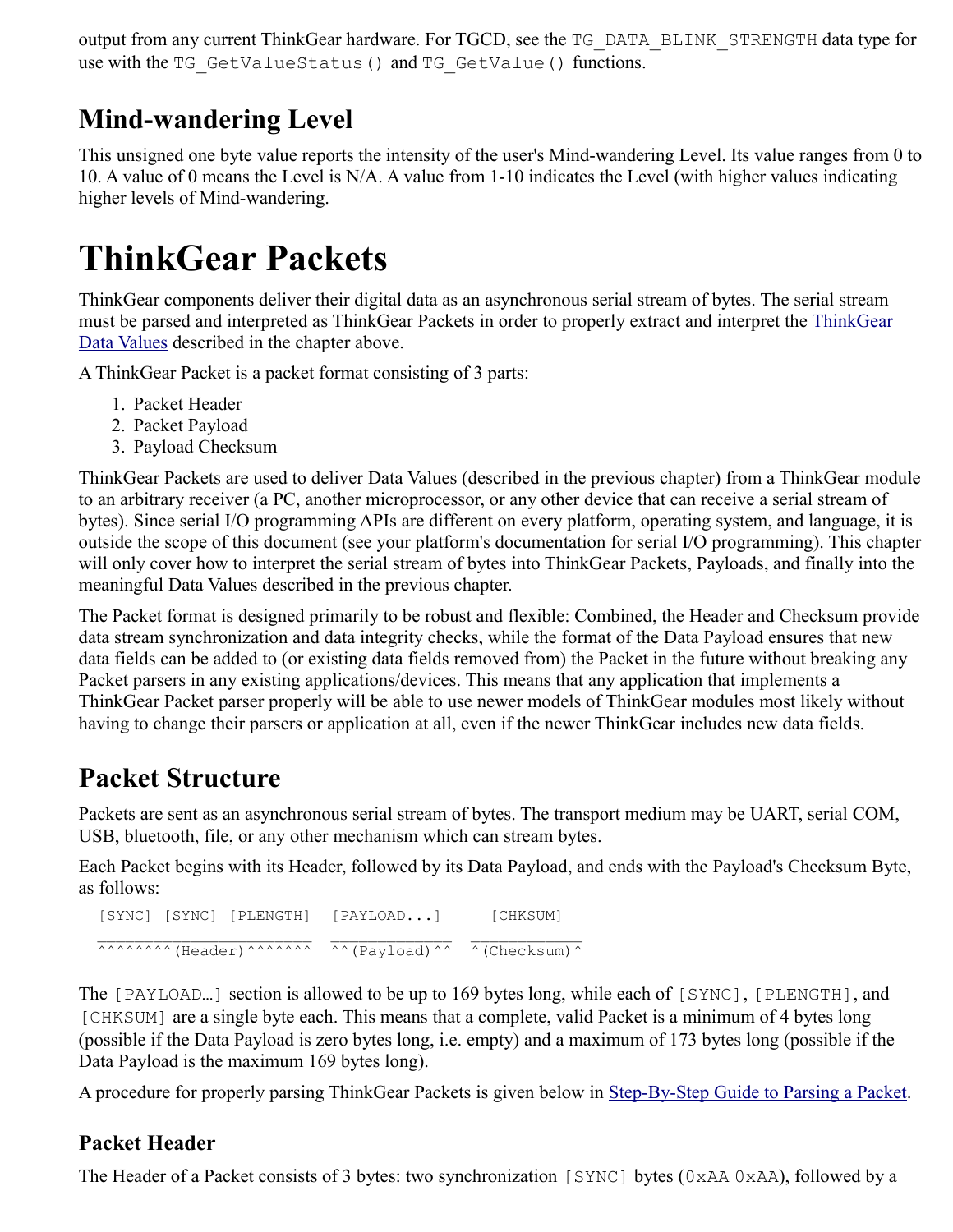[PLENGTH] (Payload length) byte:

 [SYNC] [SYNC] [PLENGTH]  $\mathcal{L}=\frac{1}{2}$  , where  $\mathcal{L}=\frac{1}{2}$  , where  $\mathcal{L}=\frac{1}{2}$  , where  $\mathcal{L}=\frac{1}{2}$  $\land\land\land\land\land\land\land$  (Header)  $\land\land\land\land\land\land$ 

The two [SYNC] bytes are used to signal the beginning of a new arriving Packet and are bytes with the value 0xAA (decimal 170). Synchronization is two bytes long, instead of only one, to reduce the chance that [SYNC] (0xAA) bytes occurring within the Packet could be mistaken for the beginning of a Packet. Although it is still possible for two consecutive [SYNC] bytes to appear *within* a Packet (leading to a parser attempting to begin parsing the middle of a Packet as the beginning of a Packet) the [PLENGTH] and [CHKSUM] combined ensure that such a "mis-sync'd Packet" will never be accidentally interpreted as a valid packet (see [Payload Checksum](http://developer.neurosky.com/docs/doku.php?id=thinkgear_communications_protocol#payload_checksum) below for more details).

The [PLENGTH] byte indicates the length, in bytes, of the Packet's [Data Payload](http://developer.neurosky.com/docs/doku.php?id=thinkgear_communications_protocol#data_payload) [PAYLOAD…] section, and may be any value from 0 up to 169. Any higher value indicates an error (PLENGTH TOO LARGE). Be sure to note that [PLENGTH] is the length of the Packet's **Data Payload**, NOT of the entire Packet. The Packet's complete length will always be [PLENGTH] + 4.

#### **Data Payload**

The Data Payload of a Packet is simply a series of bytes. The number of Data Payload bytes in the Packet is given by the [PLENGTH] byte from the Packet Header. The interpretation of the Data Payload bytes into the [ThinkGear Data Values](http://developer.neurosky.com/docs/doku.php?id=thinkgear_communications_protocol#thinkgear_data_values) described in Chapter 1 is defined in detail in the [Data Payload Structure](http://developer.neurosky.com/docs/doku.php?id=thinkgear_communications_protocol#data_payload_structure) section below. Note that parsing of the Data Payload typically should **not** even be attempted until **after** the [Payload Checksum](http://developer.neurosky.com/docs/doku.php?id=thinkgear_communications_protocol#payload_checksum_byte)  [Byte](http://developer.neurosky.com/docs/doku.php?id=thinkgear_communications_protocol#payload_checksum_byte) [CHKSUM] is verified as described in the following section.

#### **Payload Checksum**

The [CHKSUM] Byte must be used to verify the integrity of the Packet's [Data Payload.](http://developer.neurosky.com/docs/doku.php?id=thinkgear_communications_protocol#data_payload) The Payload's Checksum is defined as:

- 1. summing all the bytes of the Packet's [Data Payload](http://developer.neurosky.com/docs/doku.php?id=thinkgear_communications_protocol#data_payload)
- 2. taking the lowest 8 bits of the sum
- 3. performing the bit inverse (one's compliment inverse) on those lowest 8 bits

A receiver receiving a Packet must use those 3 steps to calculate the checksum for the [Data Payload](http://developer.neurosky.com/docs/doku.php?id=thinkgear_communications_protocol#data_payload) they received, and then compare it to the [CHKSUM] Checksum Byte received with the Packet. If the calculated payload checksum and received [CHKSUM] values do not match, the entire Packet should be discarded as invalid. If they do match, then the receiver may procede to parse the [Data Payload](http://developer.neurosky.com/docs/doku.php?id=thinkgear_communications_protocol#data_payload) as described in the "Data Payload Structure" section below.

### **Data Payload Structure**

Once the Checksum of a Packet has been verified, the bytes of the [Data](http://developer.neurosky.com/docs/doku.php?id=thinkgear_communications_protocol#data_payload) Payload can be parsed. The Data [Payload](http://developer.neurosky.com/docs/doku.php?id=thinkgear_communications_protocol#data_payload) itself consists of a continuous series of Data Values, each contained in a series of bytes called a [DataRow.](http://developer.neurosky.com/docs/doku.php?id=thinkgear_communications_protocol#datarow_format) Each DataRow contains information about what the Data Value represents, the length of the Data Value, and the bytes of the Data Value itself. Therefore, to parse a Data Payload, one must parse each DataRow from it until all bytes of the **Data Payload** have been parsed.

#### **DataRow Format**

A DataRow consists of bytes in the following format:

([EXCODE]...) [CODE] ([VLENGTH]) [VALUE...]

^^^^ (Value Type)^^^^ ^^ (length)^^ ^^ (value)^^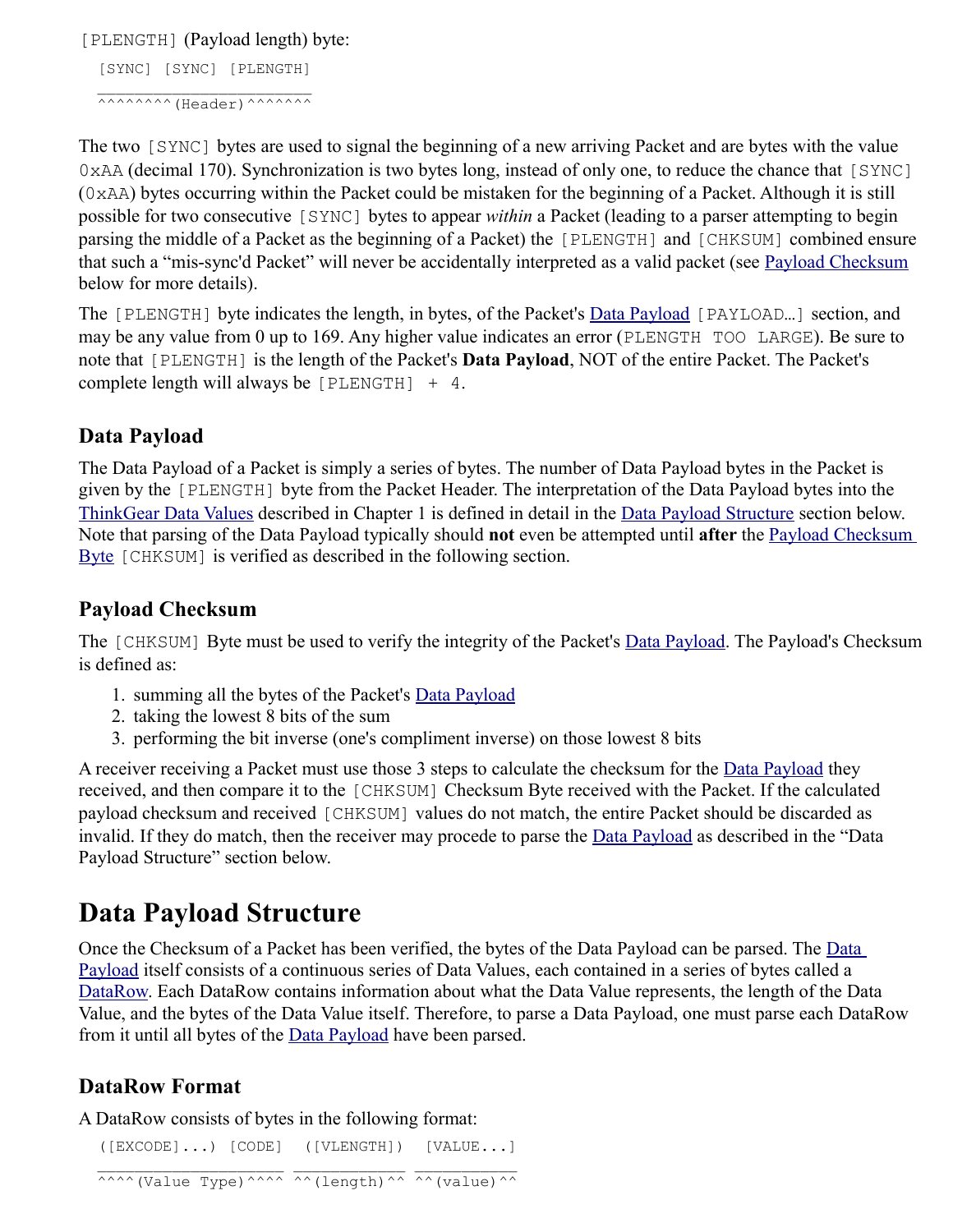Bytes in parentheses are conditional, meaning that they only appear in some DataRows, and not in others. See the following description for details.

The DataRow may begin with zero or more [EXCODE] (**Ex**tended **Code**) bytes, which are bytes with the value 0x55. The number of [EXCODE] bytes indicates the Extended Code Level. The Extended Code Level, in turn, is used in conjuction with the [CODE] byte to determine what type of Data Value this DataRow contains. Parsers should therefore always begin parsing a DataRow by counting the number of [EXCODE] (0x55) bytes that appear to determine the Extended Code Level of the DataRow's [CODE].

The [CODE] byte, in conjunction with the Extended Code Level, indicates the type of Data Value encoded in the DataRow. For example, at Extended Code Level 0, a [CODE] of 0x04 indicates that the DataRow contains an eSense Attention value. For a list of defined [CODE] meanings, see the [CODE Definitions Table](http://developer.neurosky.com/docs/doku.php?id=thinkgear_communications_protocol#code_definitions_table) below. Note that the [EXCODE] byte of 0x55 will never be used as a [CODE] (incidentally, the [SYNC] byte of 0xAA will never be used as a [CODE] either).

If the [CODE] byte is between  $0 \times 00$  and  $0 \times 7F$ , then the the [VALUE...] is implied to be 1 byte long (referred to as a [Single-Byte Value\)](http://developer.neurosky.com/docs/doku.php?id=thinkgear_communications_protocol#single-byte_codes). In this case, there is no [VLENGTH] byte, so the single [VALUE] byte will appear immediately after the [CODE] byte.

If, however, the [CODE] is greater than 0x7F, then a [VLENGTH] ("Value Length") byte immediately follows the [CODE] byte, and this is the number of bytes in [VALUE…] (referred to as a [Multi-Byte Value\)](http://developer.neurosky.com/docs/doku.php?id=thinkgear_communications_protocol#multi-byte_codes). These higher CODEs are useful for transmitting arrays of values, or values that cannot be fit into a single byte.

The DataRow format is defined in this way so that any properly implemented parser will not break in the future if new CODEs representing arbitrarily long DATA… values are added (they simply ignore unrecognized CODEs, but do not break in parsing), the order of CODEs is rearranged in the Packet, or if some CODEs are not always transmitted in every Packet.

A procedure for properly parsing Packets and DataRows is given below in [Step-By-Step Guide to Parsing a](http://developer.neurosky.com/docs/doku.php?id=thinkgear_communications_protocol#step-by-step_guide_to_parsing_a_packet)  [Packet](http://developer.neurosky.com/docs/doku.php?id=thinkgear_communications_protocol#step-by-step_guide_to_parsing_a_packet) and [Step-By-Step Guide to Parsing DataRows in a Packet Payload,](http://developer.neurosky.com/docs/doku.php?id=thinkgear_communications_protocol#step-by-step_guide_to_parsing_datarows_in_a_packet_payload) respectively.

#### **CODE Definitions Table**

#### **Single-Byte CODEs**

| Extended          |                | (Byte)   |                                |
|-------------------|----------------|----------|--------------------------------|
| Code Level [CODE] |                | [LENGTH] | Data Value Meaning             |
|                   |                |          |                                |
|                   |                |          |                                |
| 0                 | $0 \times 02$  |          | - POOR SIGNAL Quality (0-255)  |
| 0                 | $0 \times 03$  |          | $-$ HEART RATE (0-255)         |
|                   |                |          | Once/s on EGO.                 |
| O                 | $0 \times 04$  |          | - ATTENTION eSense (0 to 100)  |
| $\Omega$          | $0 \times 0.5$ |          | - MEDITATION eSense (0 to 100) |
| $\Omega$          | $0 \times 06$  |          | - 8BIT RAW Wave Value (0-255)  |
| O                 | 0x07           |          | - RAW MARKER Section Start (0) |

#### **Multi-Byte CODEs**

| Extended<br>Code Level [CODE] |               | (Byte)<br>[LENGTH] | Data Value Meaning                                                                                                                               |
|-------------------------------|---------------|--------------------|--------------------------------------------------------------------------------------------------------------------------------------------------|
|                               | $0 \times 80$ | 2                  | RAW Wave Value: a single big-endian<br>16-bit two's-compliment signed value<br>(high-order byte followed by<br>low-order byte) (-32768 to 32767) |
| $\Omega$                      | $0 \times 81$ | 32                 | EEG POWER: eight big-endian 4-byte<br>IEEE 754 floating point values<br>representing delta, theta, low-alpha<br>high-alpha, low-beta, high-beta, |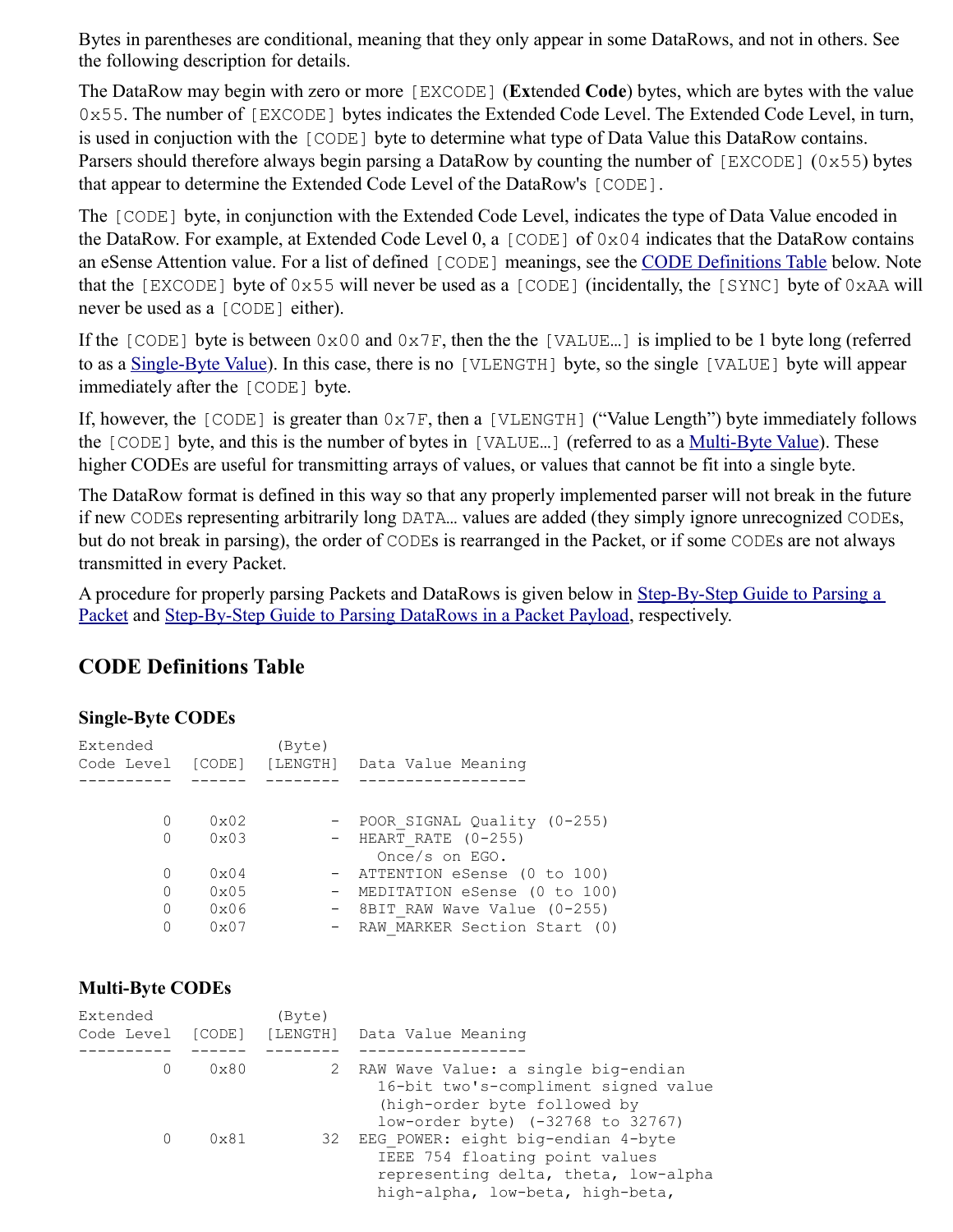|            |                       |    | low-gamma, and mid-gamma EEG band<br>power values                                                                                                                                                   |
|------------|-----------------------|----|-----------------------------------------------------------------------------------------------------------------------------------------------------------------------------------------------------|
| 0          | $0 \times 83$         | 24 | ASIC EEG POWER: eight big-endian<br>3-byte unsigned integer values<br>representing delta, theta, low-alpha<br>high-alpha, low-beta, high-beta,<br>low-gamma, and mid-gamma EEG band<br>power values |
| $\Omega$   | $0 \times 86$         |    | 2 RRINTERVAL: two byte big-endian unsigned<br>integer representing the milliseconds<br>between two R-peaks                                                                                          |
| Any<br>Any | 0x55<br>$0 \times AA$ |    | NEVER USED (reserved for [EXCODE])<br>NEVER USED (reserved for [SYNC])                                                                                                                              |
|            |                       |    |                                                                                                                                                                                                     |

(any Extended Code Level/CODE combinations not listed in the table above have not yet been defined, but may be added at any time in the future)

For detailed explanations of the meanings of each type of Data Value, please refer to the chapter on [ThinkGear](http://developer.neurosky.com/docs/doku.php?id=thinkgear_communications_protocol#thinkgear_data_values)  [Data Values.](http://developer.neurosky.com/docs/doku.php?id=thinkgear_communications_protocol#thinkgear_data_values)

Whenever a ThinkGear module is powered on, it will always start in a standard configuration in which only some of the Data Values listed above will be output by default. To enable or disable the types of Data Values output by the ThinkGear, refer to the advanced chapter [ThinkGear Command Bytes.](http://developer.neurosky.com/docs/doku.php?id=thinkgear_communications_protocol#thinkgear_command_bytes)

### **Example Packet**

The following is a typical Packet. Aside from the [SYNC], [PLENGTH], and [CHKSUM] bytes, all the other bytes (bytes [ 3] to [10]) are part of the Packet's [Data Payload.](http://developer.neurosky.com/docs/doku.php?id=thinkgear_communications_protocol#data_payload) Note that the [DataRows](http://developer.neurosky.com/docs/doku.php?id=thinkgear_communications_protocol#datarow_format) within the Payload are **not** guaranteed to appear in every Packet, nor are any DataRows that do appear guaranteed by the Packet specification to appear in any particular order.

```
byte: value // Explanation
[ 0]: 0xAA // [SYNC]
[ 1]: 0xAA // [SYNC]
[ 2]: 0x08 // [PLENGTH] (payload length) of 8 bytes
[ 3]: 0x02 // [CODE] POOR SIGNAL Quality
[4]: 0x20 // Some poor signal detected (32/255)
[ 5]: 0x01 // [CODE] BATTERY Level
[ 6]: 0x7E // Almost full 3V of battery (126/127)
[ 7]: 0x04 // [CODE] ATTENTION eSense
[ 8]: 0x12 // eSense Attention level of 18%
[ 9]: 0x05 // [CODE] MEDITATION eSense
[10]: 0x60 // eSense Meditation level of 96%
[11]: 0xE3 // [CHKSUM] (1's comp inverse of 8-bit Payload sum of 0x1C)
```
### **Step-By-Step Guide to Parsing a Packet**

- 1. Keep reading bytes from the stream until a  $[SYNC]$  byte  $(0xAA)$  is encountered.
- 2. Read the next byte and ensure it is also a [SYNC] byte
	- If not a [SYNC] byte, return to step 1.
	- Otherwise, continue to step 3.
- 3. Read the next byte from the stream as the [PLENGTH].
	- If [PLENGTH] is 170 ([SYNC]), then repeat step 3.
	- If  $[PLENGTH]$  is greater than 170, then return to step 1 (PLENGTH TOO LARGE).
	- Otherwise, continue to step 4.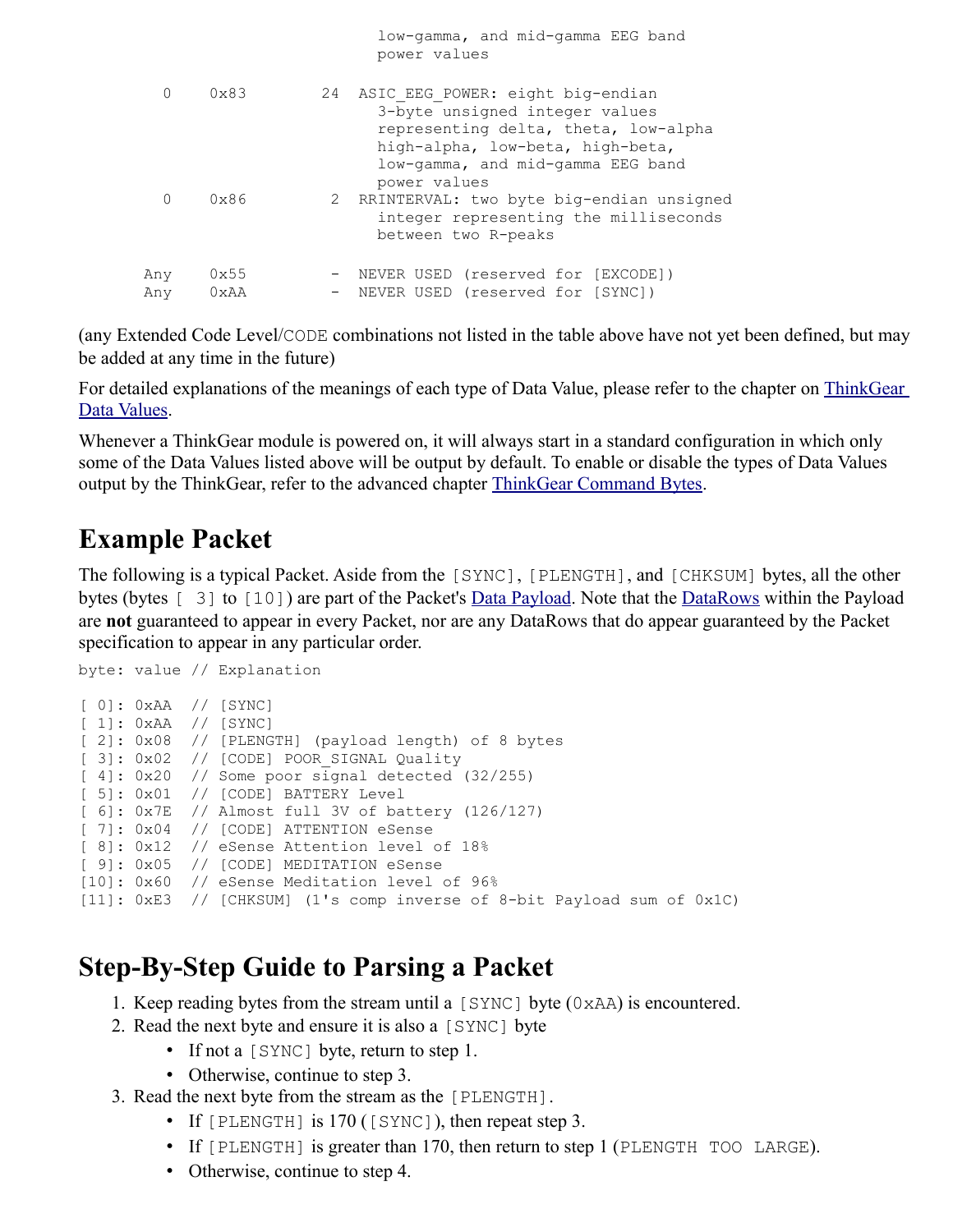- 4. Read the next [PLENGTH] bytes of the [PAYLOAD…] from the stream, saving them into a storage area (such as an unsigned char payload  $[256]$  array). Sum up each byte as it is read by incrementing a checksum accumulator (checksum  $+=$  byte).
- 5. Take the lowest 8 bits of the checksum accumulator and invert them. Here is the C code:

```
 checksum &= 0xFF;
checksum = ~checksum & 0xFF;
```
- 6. Read the next byte from the stream as the[CHKSUM] byte.
	- If the [CHKSUM] does not match your calculated chksum (CHKSUM FAILED).
	- Otherwise, you may now parse the contents of the Payload into DataRows to obtain the Data Values, as described below.
	- In either case, return to step 1.

#### **Step-By-Step Guide to Parsing DataRows in a Packet Payload**

Repeat the following steps for parsing a DataRow until all bytes in the payload<sup>[]</sup> array ([PLENGTH] bytes) have been considered and parsed:

- 1. Parse and count the number of  $[EXCODE]$  (0x55) bytes that may be at the beginning of the current DataRow.
- 2. Parse the [CODE] byte for the current DataRow.
- 3. If  $[CODE] \ge 0x80$ , parse the next byte as the  $[VIEWGTH]$  byte for the current DataRow.
- 4. Parse and handle the [VALUE…] byte(s) of the current DataRow, based on the DataRow's [EXCODE] level, [CODE], and [VLENGTH].
- 5. If not all bytes have been parsed from the payload  $\lceil \cdot \rceil$  array, return to step 1. to continue parsing the next DataRow.

#### **Sample C Code for Parsing a Packet**

The following is an example of a program, implemented in C, which reads from a stream and (correctly) parses Packets continuously. Search for the word TODO for the two sections which would need to be modified to be appropriate for your application.

*Note*: For simplicity, error checking and handling for standard library function calls have been omitted. A real application should probably detect and handle all errors gracefully.

```
#include <stdio.h>
#define SYNC 0xAA
#define EXCODE 0x55
int parsePayload( unsigned char *payload, unsigned char pLength ) {
   unsigned char bytesParsed = 0;
    unsigned char code;
    unsigned char length;
    unsigned char extendedCodeLevel;
    int i;
    /* Loop until all bytes are parsed from the payload[] array... */
    while( bytesParsed < pLength ) {
         /* Parse the extendedCodeLevel, code, and length */
         extendedCodeLevel = 0;
         while( payload[bytesParsed] == EXCODE ) {
            extendedCodeLevel++;
            bytesParsed++;
 }
         code = payload[bytesParsed++];
```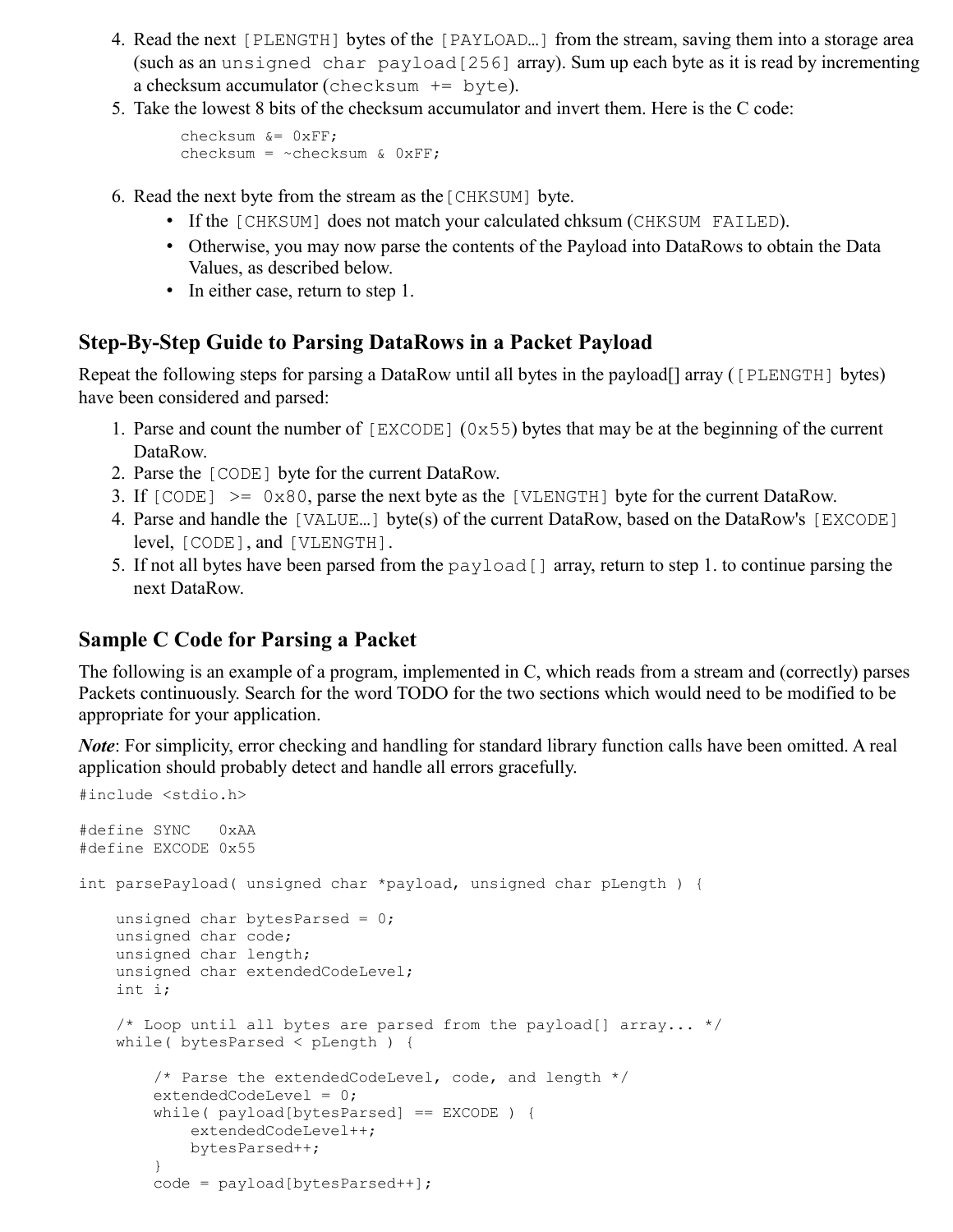```
if( code \& 0x80 ) length = payload[bytesParsedt+];
        else length = 1;
         /* TODO: Based on the extendedCodeLevel, code, length,
          * and the [CODE] Definitions Table, handle the next
          * "length" bytes of data from the payload as
          * appropriate for your application.
          */
         printf( "EXCODE level: %d CODE: 0x%02X length: %d\n",
                extendedCodeLevel, code, length ) ;
        printf ( "Data value(s):" );
         for( i=0; i<length; i++ ) {
            printf( " %02X", payload[bytesParsed+i] & 0xFF );
 }
        print(f ( " \n'') ; /* Increment the bytesParsed by the length of the Data Value */
         bytesParsed += length;
     }
    return( 0 );
}
int main( int argc, char **argv ) {
    int checksum;
    unsigned char payload[256];
    unsigned char pLength;
    unsigned char c;
    unsigned char i;
     /* TODO: Initialize 'stream' here to read from a serial data
      * stream, or whatever stream source is appropriate for your
      * application. See documentation for "Serial I/O" for your
      * platform for details.
      */
    FILE *stream = 0;
     fopen("COM4", "r");
     /* Loop forever, parsing one Packet per loop... */
    while( 1 ) {
         /* Synchronize on [SYNC] bytes */
        fread( &c, 1, 1, stream );
         if( c != SYNC ) continue;
         fread( &c, 1, 1, stream );
         if( c != SYNC ) continue;
         /* Parse [PLENGTH] byte */
         while( true ) {
             fread( &pLength, 1, 1, stream );
            if( pLength \sim= 170 ) break;
 }
         if( pLength > 169 ) continue;
         /* Collect [PAYLOAD...] bytes */
         fread( payload, 1, pLength, stream );
         /* Compute [PAYLOAD...] chksum */
         checksum = 0;
        for(i=0; i <plength; i++ ) checksum += payload[i];
        checksum &= 0xFF;checksum = ~\simchecksum & 0xFF;
         /* Parse [CKSUM] byte */
        fread( &c, 1, 1, stream );
```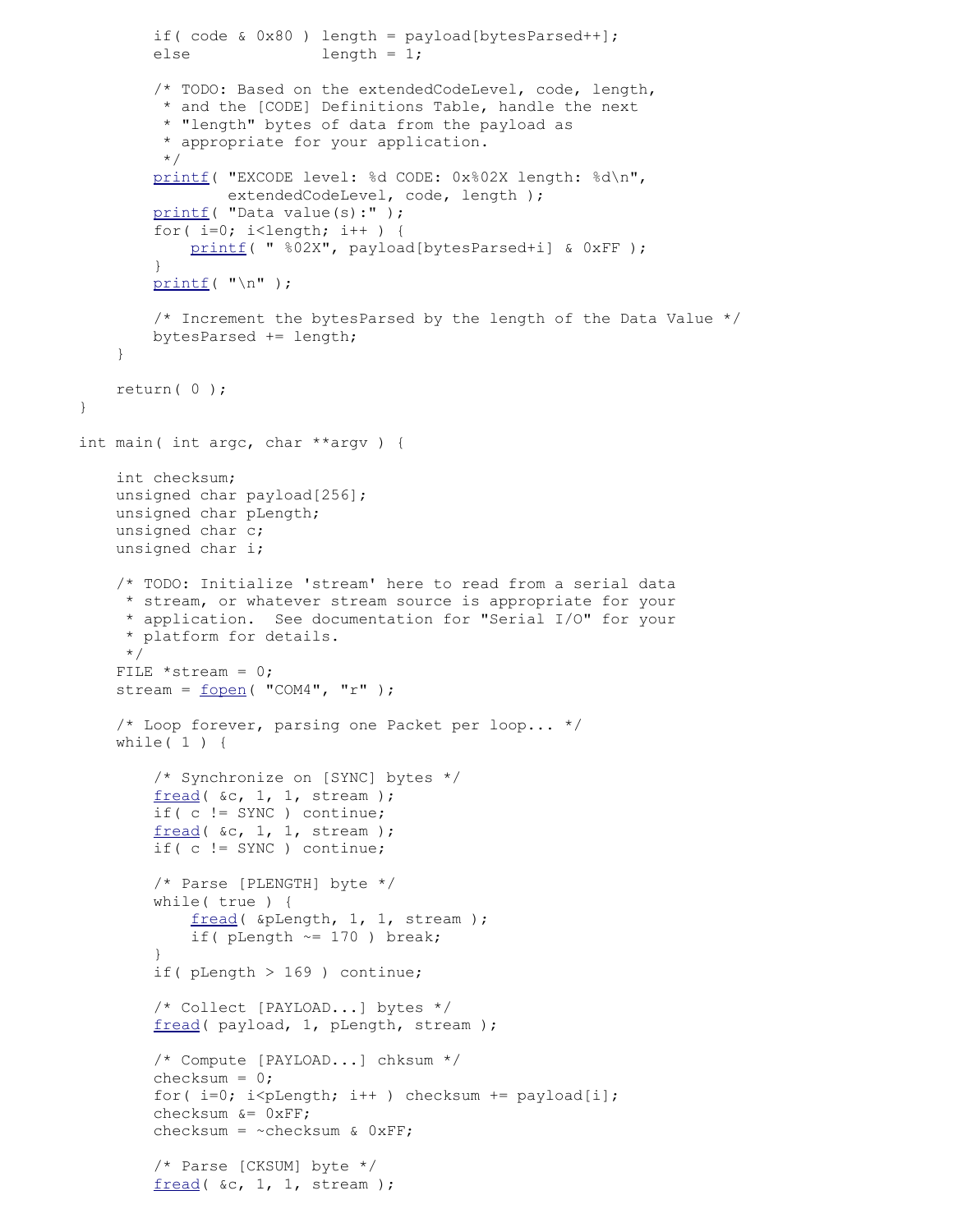```
 /* Verify [PAYLOAD...] chksum against [CKSUM] */
     if( c != checksum ) continue;
     /* Since [CKSUM] is OK, parse the Data Payload */
     parsePayload( payload, pLength );
 }
 return( 0 );
```
#### **ThinkGearStreamParser C API**

The ThinkGearStreamParser API is a library which implements the parsing procedure described above and abstracts it into two simple functions, so that the programmer does not need to worry about parsing Packets and DataRows at all. All that is left is for the programmer to get the bytes from the data stream, stuff them into the parser, and then define what their program does with the Value [] bytes from each **DataRow** that is received and parsed.

The source code for the ThinkGearStreamParser API is provided, and consists of a .h header file and a .c source file. It is implemented in pure ANSI C for maximum portability to all platforms (including microprocessors).

Using the API consists of 3 steps:

- 1. Define a data handler (callback) function which handles (acts upon) Data Values as they're received and parsed.
- 2. Initialize a ThinkGearStreamParser struct by calling the THINKGEAR\_initParser() function.
- 3. As each byte is received from the data stream, the program passes it to the THINKGEAR parseByte() function. This function will automatically call the data handler function defined in 1) whenever a Data Value is parsed.

The following subsections are excerpts from the ThinkGearStreamParser.h header file, which serves as the API documentation.

#### **Constants**

}

```
/* Parser types */
#define PARSER_TYPE_NULL 0x00
#define PARSER_TYPE_PACKETS 0x01 /* Stream bytes as ThinkGear Packets */
#define PARSER_TYPE_2BYTERAW 0x02 /* Stream bytes as 2-byte raw data */
/* Data CODE definitions */
#define PARSER_BATTERY_CODE 0x01
#define PARSER POOR SIGNAL CODE 0x02
#define PARSER_ATTENTION_CODE 0x04
#define PARSER MEDITATION CODE
#define PARSER_RAW_CODE 0x80
```
#### **THINKGEAR\_initParser()**

```
/**
 * @param parser Pointer to a ThinkGearStreamParser object.
* @param parserType 0ne of the PARSER TYPE * constants defined
                        above: PARSER TYPE PACKETS or
                        PARSER TYPE 2BYTERAW.
 * @param handleDataValueFunc A user-defined callback function that will
 * be called whenever a data value is parsed
                         from a Packet.
 * @param customData A pointer to any arbitrary data that will
```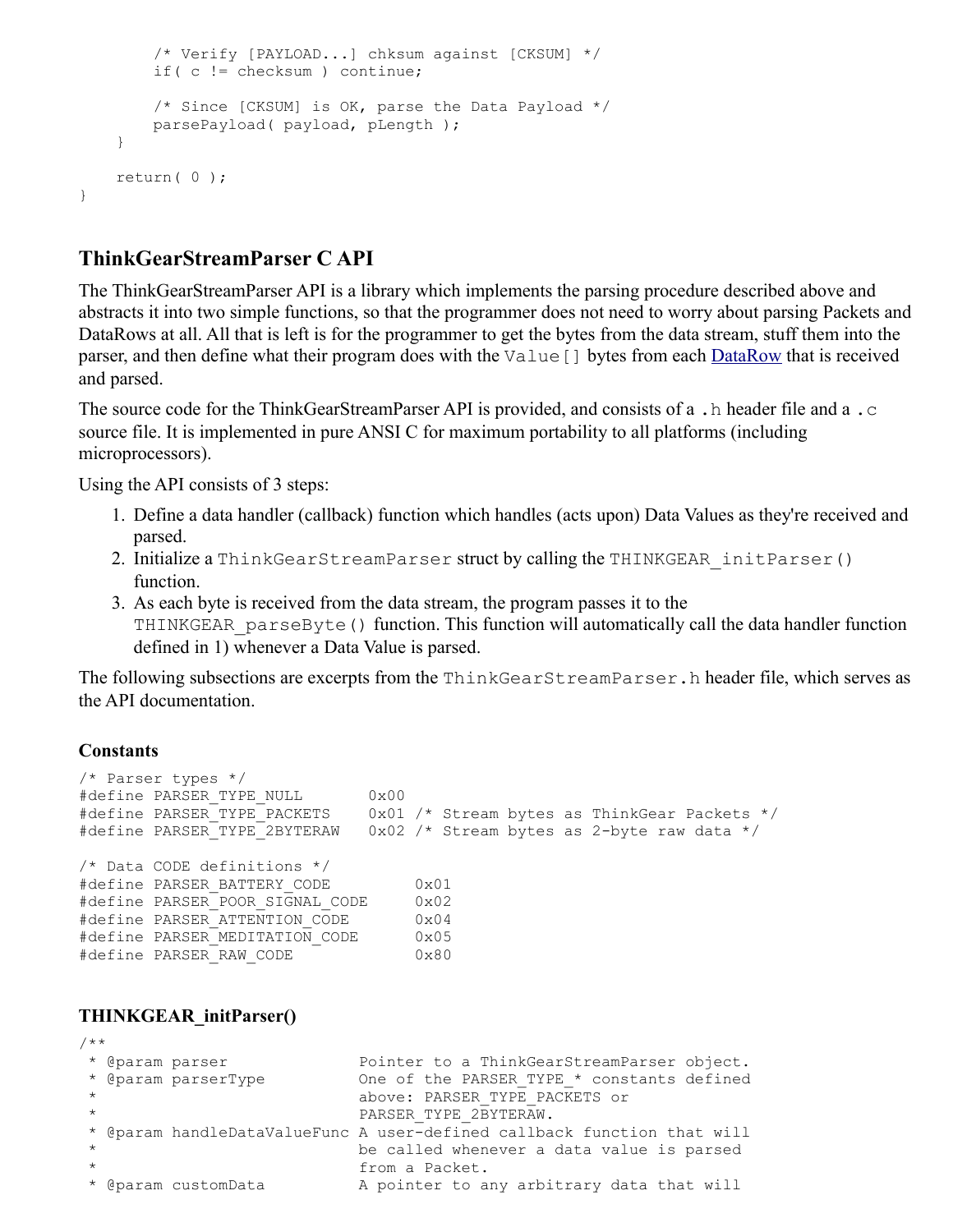```
 * also be passed to the handleDataValueFunc
                             whenever a data value is parsed from a
                              * Packet.
 *
 * @return -1 if @c parser is NULL.
 * @return -2 if @c parserType is invalid.
 * @return 0 on success.
 */
int
THINKGEAR initParser( ThinkGearStreamParser *parser, unsigned char parserType,
                      void (*handleDataValueFunc)(
                          unsigned char extendedCodeLevel,
                          unsigned char code, unsigned char numBytes,
                          const unsigned char *value, void *customData),
                      void *customData );
```
#### **THINKGEAR\_parseByte()**

```
/**
  * @param parser Pointer to an initialized ThinkGearDataParser object.
  * @param byte The next byte of the data stream.
 *
  * @return -1 if @c parser is NULL.
  * @return -2 if a complete Packet was received, but the checksum failed.
  * @return 0 if the @c byte did not yet complete a Packet.
  * @return 1 if a Packet was received and parsed successfully.
 *
  */
int
THINKGEAR parseByte( ThinkGearStreamParser *parser, unsigned char byte );
```
#### **Example**

Here is an example program using the ThinkGearStreamParser API. It is very similar to the example program described above, simply printing received Data Values to stdout:

```
#include <stdio.h>
#include "ThinkGearStreamParser.h"
/**
 * 1) Function which acts on the value[] bytes of each ThinkGear DataRow as it is 
received.
 */
void
handleDataValueFunc( unsigned char extendedCodeLevel,
                      unsigned char code,
                       unsigned char valueLength,
                       const unsigned char *value,
                       void *customData ) {
     if( extendedCodeLevel == 0 ) {
         switch( code ) {
             /* [CODE]: ATTENTION eSense */
             case( 0x04 ):
                printf( "Attention Level: %d\n", value[0] & 0xFF );
                 break;
             /* [CODE]: MEDITATION eSense */
             case( 0x05 ):
                printf( "Meditation Level: %d\n", value[0] & 0xFF );
                 break;
```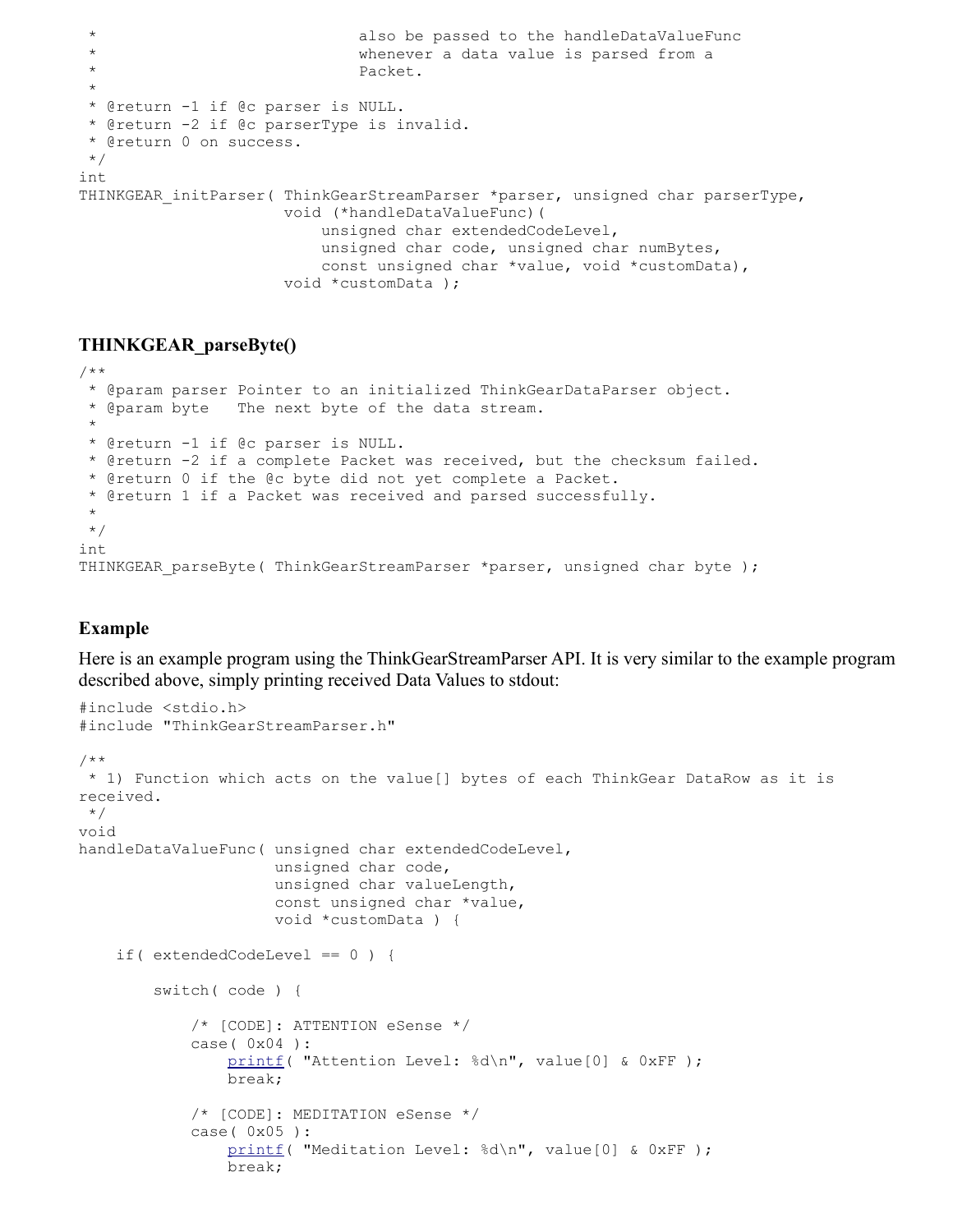```
 /* Other [CODE]s */
             default:
                 printf( "EXCODE level: %d CODE: 0x%02X vLength: %d\n",
                         extendedCodeLevel, code, valueLength );
                printf ( "Data value(s):" );
                for(i=0; i<valueLength; i++) print(f) "%02X", value[i] & 0xFF);
                printf("\n\n\);
         }
     }
}
/**
  * Program which reads ThinkGear Data Values from a COM port.
 ^{\star}/int
main( int argc, char **argv ) {
     /* 2) Initialize ThinkGear stream parser */
     ThinkGearStreamParser parser;
    THINKGEAR initParser( &parser, PARSER TYPE PACKETS,
                           handleDataValueFunc, NULL );
     /* TODO: Initialize 'stream' here to read from a serial data
      * stream, or whatever stream source is appropriate for your
      * application. See documentation for "Serial I/O" for your
      * platform for details.
      */
    FILE *stream = fopen( "COM4", "r" ); /* 3) Stuff each byte from the stream into the parser. Every time
      * a Data Value is received, handleDataValueFunc() is called.
      */
     unsigned char streamByte;
    while( 1 ) {
         fread( &streamByte, 1, stream );
        THINKGEAR parseByte( &parser, streamByte );
     }
}
```
A few things to note:

- The handleDataValueFunc() callback should be implemented to execute quickly, so as not to block the thread which is reading from the data stream. A more robust (and useful) program would probably spin off the thread which reads from the data stream and calls handleDataValueFunc(), and define handleDataValueFunc() to simply save the Data Values it receives, while the main thread actually uses the saved values for displaying to screen, controlling a game, etc. Threading is outside the scope of this manual.
- The code for opening a serial communication port data stream for reading varies by operating system and platform. Typically, it is very similar to opening a normal file for reading. Serial communication is outside the scope of this manual, so please consult the documentation for "Serial I/O" for your platform for details. As an alternative, you may use the ThinkGear Communications Driver (TGCD) API, which can take care of opening and reading from serial I/O streams on some platforms for you. Use of that interface is described in the <u>developer tools 2.2 development guide</u> and TGCD API documentation.
- Most error handling has been omitted from the above code for clarity. A properly written program should check all error codes returned by functions. Please consult the ThinkGearStreamParser.h header file for details about function parameters and return values.

# **ThinkGear Command Bytes**

Upon power-on, ThinkGear modules/AISCs always start in their factory-programmed default state. For example,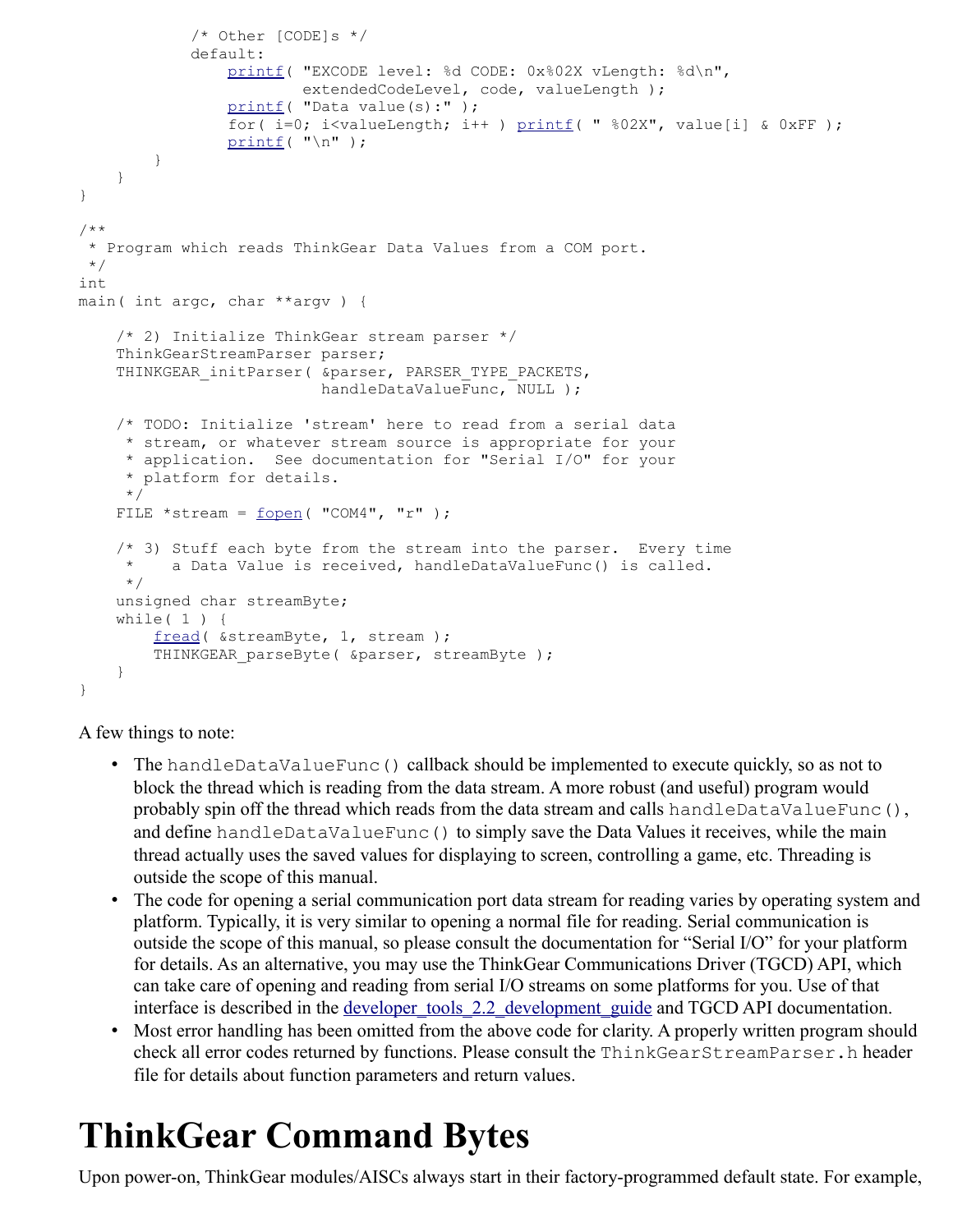ThinkGear modules with FWv1.7.13 and earlier always start at 9600 baud, and outputting only battery, poor signal, ASIC\_EEG, Attention, and Meditation values. This configuration is intended to be sufficient for most toy, game, and demo applications. After power-on however, the ThinkGear module can be sent Command Bytes in order to change its configuration, such as switching to 57.6k baud, or enabling raw wave values output. ThinkGear Command Bytes are intended as an advanced feature for performing some customization of the behavior ThinkGear hardware.

ThinkGear Command Bytes are sent to the ThinkGear hardware through the same UART interface used to receive Packet bytes. A Command Byte is a single byte (8-bit) value with certain bits set. This section describes which bits to set in order to change the configuration of a ThinkGear module.

Note that after being power cycled, the ThinkGear module returns to its default settings described above.

Also note that, before an application sends any command bytes to the ThinkGear, it should first make sure it has read at least one complete, valid Packet from the ThinkGear, to ensure it sends Command Bytes at the proper baudrate. Sending Command Bytes at the wrong baudrate may result in the ThinkGear being rendered inoperable until it is power-cycled (reset back to default configuration).

### **Command Byte Syntax**

A Command Byte is formed by 8 bits, each of which are either set or unset. The lowest (least significant) four bits are used to control modes, such as 9600 vs. 57.6k baud mode, attention output enabled or disabled mode, etc. The upper (most significant) four bits, known as the "Command Page", define the meaning of the lower four bits.

For example, a Command Byte of  $0 \times 0$  E has the bit pattern of 0000 1110. The upper (most significant) four bits are 0000, which refers to Command Page zero. Looking on the table below for Command Page zero (for 1.6 firmware), we see that the lower four bits of 1110 are used to control the settings for baudrate, raw wave output, meditation output, and attention output, respectively. Because the baudrate bit is 1, the baudrate of the module will be set to 57.6k mode. Because the raw wave output and meditation output bits are each 1, each of those types of output will be enabled. Because the attention output bit is 0, attention output becomes disabled. Hence, sending a byte of  $0 \times 0E$  to the ThinkGear module instructs it to operate at 57.6k baud mode with raw and meditation values output in packets, but no attention values.

Please note that the ordering of the Command Pages significantly changed between versions 1.6 and 1.7 of the module firmware. Also note that ThinkGear ASIC (such as MindWave and MindWave Mobile) only recognize the 4 Command Bytes on Page 0 for 1.7 firmware; all other Command Bytes may put the ThinkGear ASIC into an inoperable state until it is power-cycled. Please refer to the documentation that came with your ThinkGear hardware, along with the appropriate table below to determine which Command Bytes are valid for your hardware.

### **Firmware 1.6 Command Byte Table**

```
Page 0 (0000____) (0x0_): **
     bit[0] (\frac{1}{\sqrt{1-\frac{1}{n}}} (0001): Set/unset to enable/disable attention output
      bit[1] (____0010): Set/unset to enable/disable meditation output
 bit[2] (____0100): Set/unset to enable/disable raw wave output
 bit[3] (____1000): Set/unset to use 57.6k/9600 baud rate
Page 1 (0001____) (0x1_):
 bit[0] (____0001): Set/unset to enable/disable EEG powers output
     bit[1] ( 0010): Set/unset to use 10-bit/8-bit raw wave output
Page 15 (1111____) (0xF_):
 bit[0] (____0001): Set/unset to enable/disable Testmode
```
\*\*: After sending this Page byte, the application itself must change itself to begin communicating at the new requested baud rate, and then wait at that new requested baud rate for a complete, valid Packet to be received